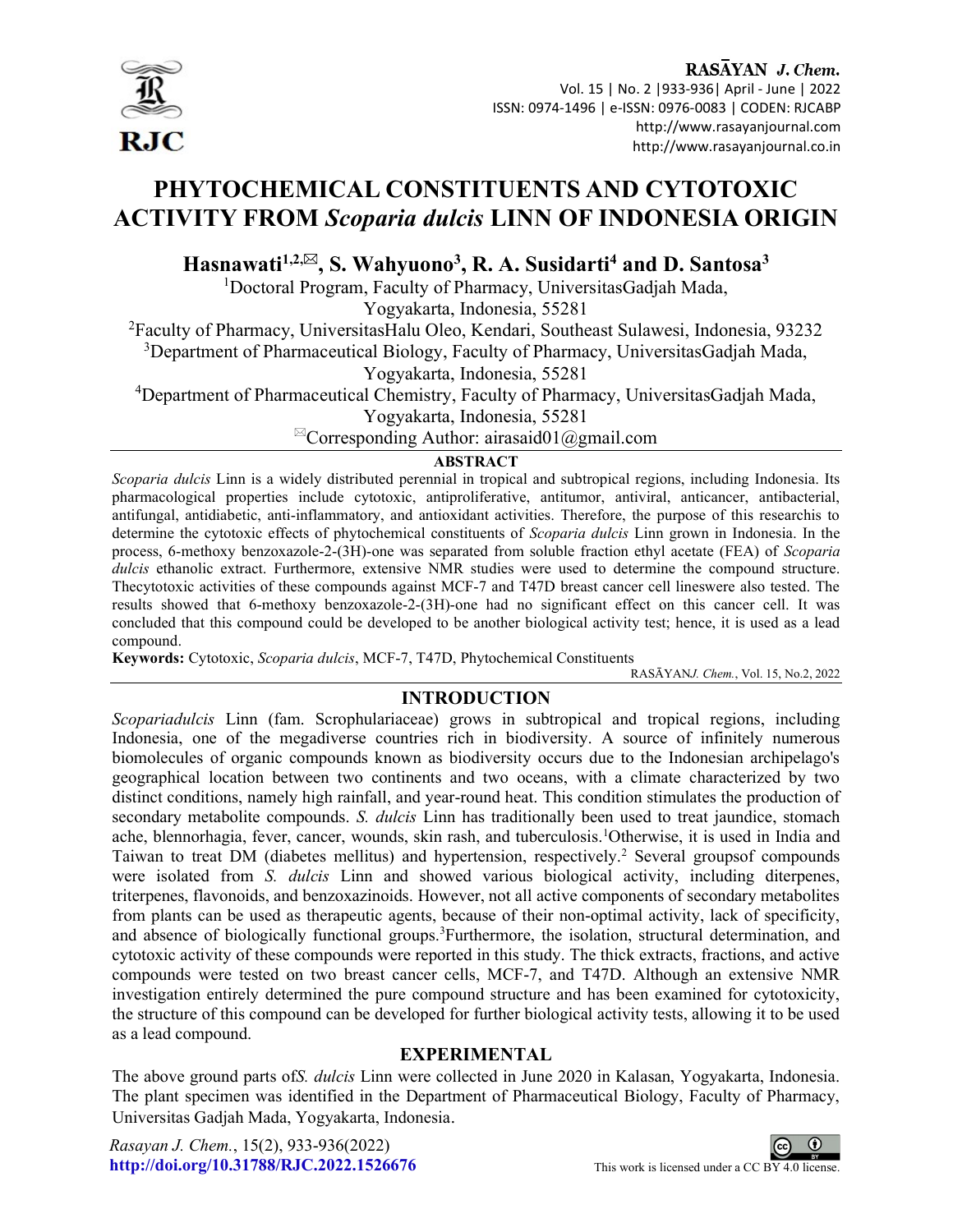#### General Procedure

The UV spectrophotometer, FTIR spectrophotometer, and JEOL Resonance Delta 2 JNM\_ECS 400 nuclear magnetic resonance (NMR) spectrometer were used. Additionally, 400 and 100 MHz ( ${}^{1}\overline{H}$  and <sup>13</sup>C),COSY, DEPT, HSOC, and HMBC spectra, were measured byBruker JNM-ECS 400 instruments. Chromatography was performed using Kieselgel silica gel 60 GF<sub>254</sub> (Merk, Darmstadt, Germany).

#### Detection Method

#### Extraction and Separation

The plant's dry aboveground portions (6,000g) were soaked in 96% ethanol (EtOH, 3x7.5L, 24 h each) at room temperature, and the dry ethanol extract was colored gum green bold (339.73g). Subsequently, the extract was triturated with n-hexane to yield soluble fractions of n-hexane (FNH) (69.75g) and ethyl acetate, the soluble fraction of ethyl acetate (FEA) (23.52g), and an insoluble fraction of n-hexane and ethyl acetate (Precipitate) (124,21). Vacuum liquid chromatography was used to fractionate the dissolved ethyl acetate using n-hexane-ethyl acetate (from 100%; 97:3; 90:10 to 0:100%) and MeOH with increasing polarity. Each 100 mL was collected, and up to18 fractions were obtained in total. The first 7 fractions also known as (FEA.7) were obtained by crystallization. Afterward, it was recrystallized, and the preparative TLC (n-hexane: ethyl acetate 2:1) yielded yellowish-white powder crystals,such as 6-methoxy benzoxazole-2-(3H)-one (23mg).

#### Cytotoxicity Assay

The cytotoxicity of the extracted ethanol, FEA, FNH, and 6 methoxy benzoxazole-2-(3H)-one was tested using, MCF-7 and T47D breast cancer cells. The MTT assay procedures described by<sup>4</sup> were used to calculate the percentage (%) of cell viability. Furthermore, the dilution series of 100, 50, 25, 12.5, 6.25 μg/mL of the pure compound, FEA, FNH, ethanolic extract, and control were tested against MCF-7 and T47D cell lines. Three replicate analyses were performed for every concentration, and the percentage (%) of cell viability was estimated for each of the concentrations. Doxorubicin was used asa positive control, and cancer cells were cultured for confluent growth using RPMI-1640 and DMEEM complete medium. The cell lines were grown to confluence in an incubator by being treated with  $5\%$  CO<sub>2</sub> in a humidified atmosphere. At  $37^{\circ}$ C for 2 minutes, the cell was treated with  $500 \mu$ L of 0,025 % Trypsin in PBS/0,5mMandtransferredto EDTA solutionto T flasks under aseptic conditions.Afterward, a stock solution of the pure compound, FEA, FNH, and the ethanolic extract was produced at a concentration of 100,000μg/mL in PBS. After 24 hours, samples were added to the grown cell and incubated. Finally, the percentage  $(\%)$  of cell viability and  $IC_{50}$  values were calculated using linear regression and the excel program (Microsoft inc.USA).

#### RESULTS AND DISCUSSION

The cytotoxic activity of ethanol extract from aerial parts of S. *dulcis*Linn, soluble fraction of n-hexane (FNH), soluble fraction of ethyl acetate (FEA), and an insoluble fraction of n-hexane and ethyl acetate (Precipitate) are shown in Table-1. The National Cancer Institute (NCI), the extract has strong anticancer activity if  $IC_{50} < 30$ , moderate  $30 < IC_{50} < 100$ , and inactive  $IC_{50} > 100 \mu g/mL$ . Thus, ethanol extract of S. dulcis is not potent as an anticancer.<sup>5</sup>

| Sample                           | $IC_{50}$ ( $\mu$ g/mL) |                    |
|----------------------------------|-------------------------|--------------------|
|                                  | MCF-7                   | T47D               |
| Ethanolic extract                | $2,261.54\pm0.17$       | $693.5 \pm 0.03$   |
| <b>FNH</b>                       | 248.69±0.07             | $128.8 \pm 0.02$   |
| <b>FEA</b>                       | $725.83 \pm 0.06$       | $114.6 \pm 0.03$   |
| Precipitate/insoluble            | $1,700 \pm 0.05$        | $1,031.8\pm0.03$   |
| 6-methoxy benzoxazole-2-(3H)-one | $24,265 \pm 0.06$       | $2,242.6 \pm 0.06$ |

IC<sub>50</sub>: Half maximal inhibitory concentration, Inhibitory concentration that causes 50% cell death to breast cancer MCF-7 and T47D cell line, with value mean  $IC_{50} \pm SD$ .

After purification, the FEA fraction was isolated and 6-methoxy benzoxazole-2-(3H)-one was obtained. The structure of this compound is known using a variety of spectroscopic investigations, including UV,

934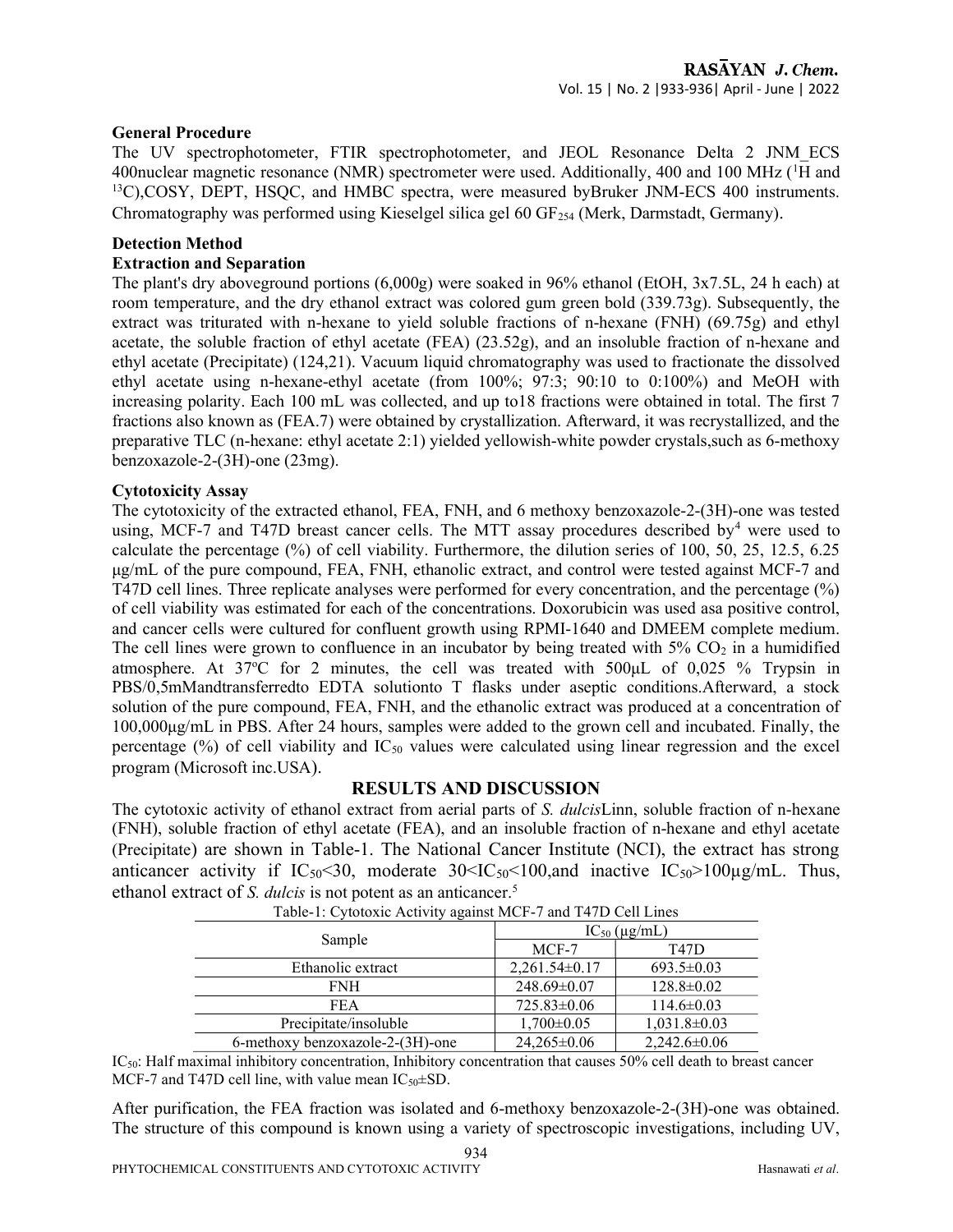# RASAYAN J. Chem.

Vol. 15 | No. 2 |933-936| April - June | 2022

GC-MS (gas chromatography-mass spectroscopy), IR, 1D, and 2D NMR.  $C_8H_7NO_3$  was represented using ESIMS data and 1H, 13C NMR, and DEPT spectrum, as well as COSY, HMBC, and HMQC. The ESI-MS data show a fragment with a mass of 165 m/z ( $M+$ ), whereas the UV spectroscopic data indicate a wavelength of 292 nm. On fragment IR spectroscopy, a carbonyl group is detected at  $1.621,52$  cm<sup>-1</sup>, CHstretching = 2,367.64 cm<sup>-1</sup>, and NH = 3,618.29 cm<sup>-1</sup>. According to 1H spectroscopic data for C<sub>8</sub>H<sub>7</sub>NO<sub>3</sub>, this compound (Table 2) shows that the DEPT-135 and  $^{13}$ C NMR spectra exhibited three methine resonance at C-4, C-5, and C-7, one methyl at C-10 was obtained from methoxy. This compound was classified as a Benzoxazolinone, a benzoxazinoid compound discovered in Poaceae, Acanthaceae, Ranunculaceae, and Scrophulariaceae. Benzoxazinoids have been isolated from natural sources  $5,3,8,9$ . According to to<sup>10</sup>, the 6-methoxy benzoxazole-2-(3H)-one compound (figure.1) in the NH group does not bind to the OH molecule. However, several benzoxazinoids compounds in the N group, such as 2,4 dihydroxy-1,4-benzoxazine-3-one, bind to the OH group and thus significantly increase cytotoxic and antiproliferative effects. This is congruent with the study conducted by<sup>11</sup>, which states that 2,4 dihydroxy-1,4-benzoxazine-3-one compounds have cytotoxic effects against HepG2 liver cancer cells at a concentration of 10-100 µg/mL and human prostate cancer cells DU-145 at a concentration of 100  $\mu$ g/mL<sup>10</sup>. When this compound is bound to O-glycosylated, its inhibitory effect against cancer cells in vitro is  $lost^{10}$ . According to  $to^{12}$  7-methoxy-2H-1,4-benzoxazine-3(2H)-one 2-O-hexopyranoside compound did not exhibit cancer cell activity in vitro. Additionally, the results of this study showed that 6-methoxy benzoxazole-2-(3H)-one compound (figure.1) lacked cytotoxic action against the MCF-7 and T47D cell line at a concentration ranging from 6.25μg/mL to 200µg/mL.

| Table-2: <sup>15</sup> C NMR and DEPT-135 Spectra Data of Active Compound |             |                       |                                                       |  |
|---------------------------------------------------------------------------|-------------|-----------------------|-------------------------------------------------------|--|
| No. C                                                                     | <b>DEPT</b> | $\delta_{\rm C}(ppm)$ | $\delta_H$ (ppm) (multiplicity, J, Hz)                |  |
| $C-2$                                                                     |             | 156.2                 |                                                       |  |
| $C-4$                                                                     | <b>CH</b>   | 110.2                 | 6.97 (1H, d, $J_{4,5} = 8.5$ Hz)                      |  |
| $C-5$                                                                     | <b>CH</b>   | 109.8                 | 6.71 (1H, dd, $J_{5,4}$ = 2.5 Hz; $J_{5,7}$ = 8.5 Hz) |  |
| $C-6$                                                                     |             | 156.2                 |                                                       |  |
| $C-7$                                                                     | <b>CH</b>   | 97.5                  | 6.83 (1H, d, $J_{7.5}$ = 2.5 Hz)                      |  |
| $C-8$                                                                     | C           | 122.9                 |                                                       |  |
| $C-9$                                                                     |             | 144.7                 | -                                                     |  |
| $C-10$                                                                    | CH3         | 56.1                  | 3.37(3H, s)                                           |  |

 $T_{\text{I}}$  11.  $\alpha$  BC NMD and DEPT-125 Sep

Spectra measured at 400 MHz in CDCl3. Proton integration, multiplicity, and J value (Hz) are in parentheses.



Fig.-1: 6-methoxy benzoxazole-2-(3H)-one

#### **CONCLUSION**

The 6-methoxybenzoxazole-2-(3H)-one shows no inhibitory activity against breast cancer line cells MCF-7 and T47D in vitro. Therefore, the presence of the N-OH group in increasing cytotoxic and antiproliferative activity is essential.

#### ACKNOWLEDGMENT

The authors, Hasnawati, Subagus Wahyuono, Ratna Asmah Susidarti and Djoko Santosa are grateful to UGM funding support programs No. 3143/UN1.P.III/DIT-LIT/PT/2021

#### REFERENCES

- 1. S. Ehiabhi, M. Omachonu, I. Adeola, I. Wudil, and O. Folashade, Researcher 2, 7 (2010).
- 2. M. Ahsan, Sk. N. Islam, A. I. Gray, and W. H. Stimson, Journal of Natural Products, 66, 958 (2003), https://doi.org/10.1021/np020356j